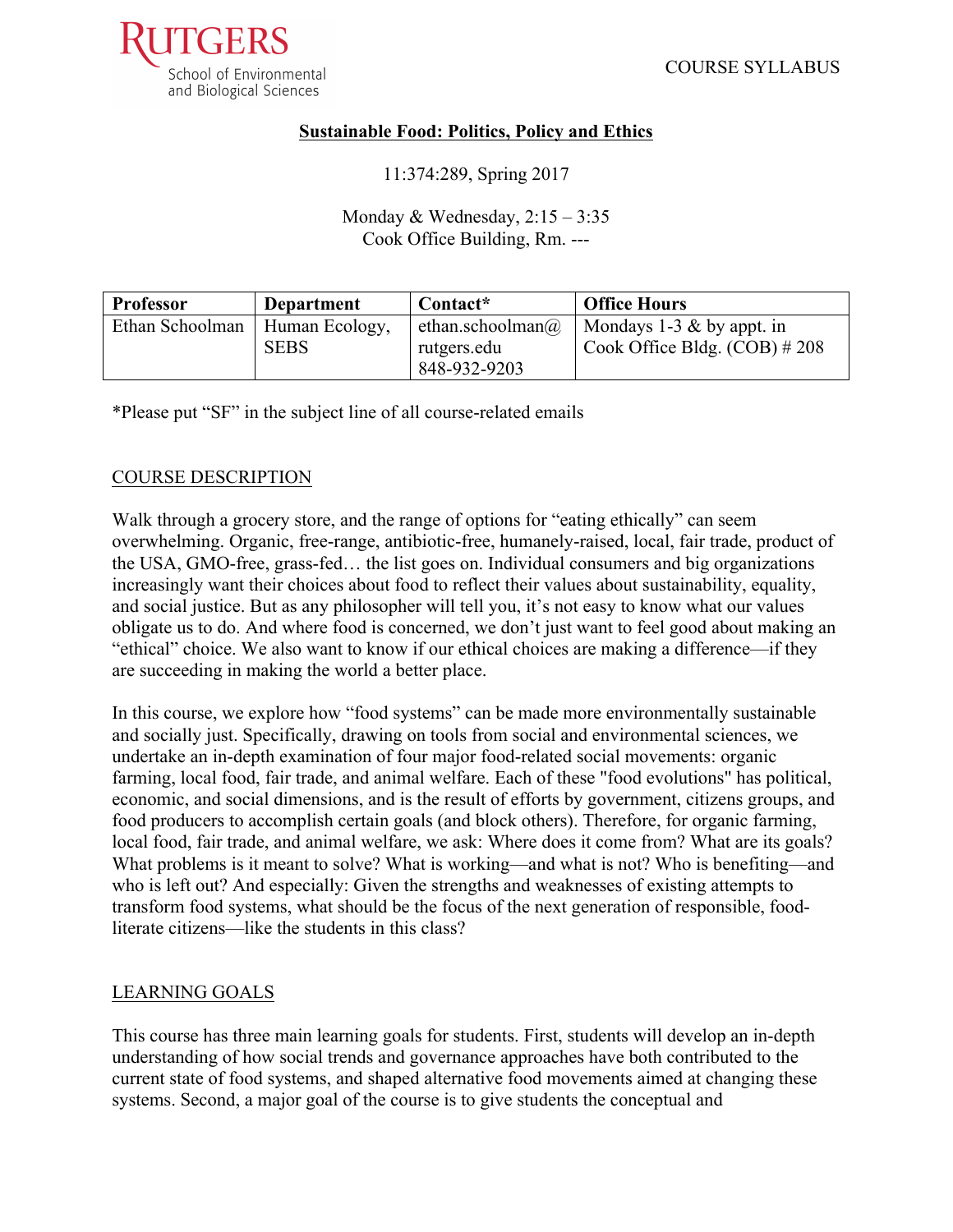

methodological tools required to identify, evaluate, and effectively communicate their own thinking regarding, policies and plans that seek to make contemporary food systems more sustainable. Finally, course assignments have been designed to enable students to sharpen their writing abilities. Writing assignments are both frequent and relatively short, and the professor will, in meetings with students, offer regular constructive feedback. It is expected that many students will experience significant improvement in their writing over the course of the semester.

*For EPIB majors.* This course counts as part of the Food, Health and Disease cluster.

| <b>Assignment</b>      | <b>Percent of Final Grade</b> |
|------------------------|-------------------------------|
| Class participation    |                               |
| Response papers        | 40                            |
| Peer feedback memo     |                               |
| Office hours visits    |                               |
| Presentation           |                               |
| Final Exam (take-home) |                               |

## ASSIGNMENTS AND GRADING

| <b>Course Grade</b> | <b>Minimum Points (out of 100)</b> |
|---------------------|------------------------------------|
|                     | 90                                 |
| $B+$                | 85                                 |
| B                   | 80                                 |
| $C+$                |                                    |
|                     |                                    |
|                     | 60                                 |
|                     |                                    |

**Class Participation.** Learning happens through interactions between people who hold different views. Therefore, it is important that everyone actively participate in discussions during class. I am sympathetic towards the fact that people learn in different ways, and I understand that some people will talk in class more than others. However, every student should make an effort to verbally participate at least once a week.

**Response Papers.** From January  $23<sup>rd</sup>$  to April  $19<sup>th</sup>$ , there are 21 class sessions for which readings are assigned. Students are required to write a "response paper" for 8 of these sessions. The format for response papers will be discussed in detail in a separate handout posted on Sakai. Briefly, response papers will be between 500 and 750 words long. Each response paper will first summarize the main points of the readings for that class session, and then offer the author's critical reaction to these points. It is up to each student which class sessions she writes response papers for. Response papers for a Monday class are due Monday by 8am. Response papers for a Wednesday class are due Wednesday by 8am. Papers will be graded either  $\checkmark$  + (95),  $\checkmark$  (85), or  $\checkmark$ - (75 or below). Students will have the opportunity to revise 4 of their response papers to attain a higher grade.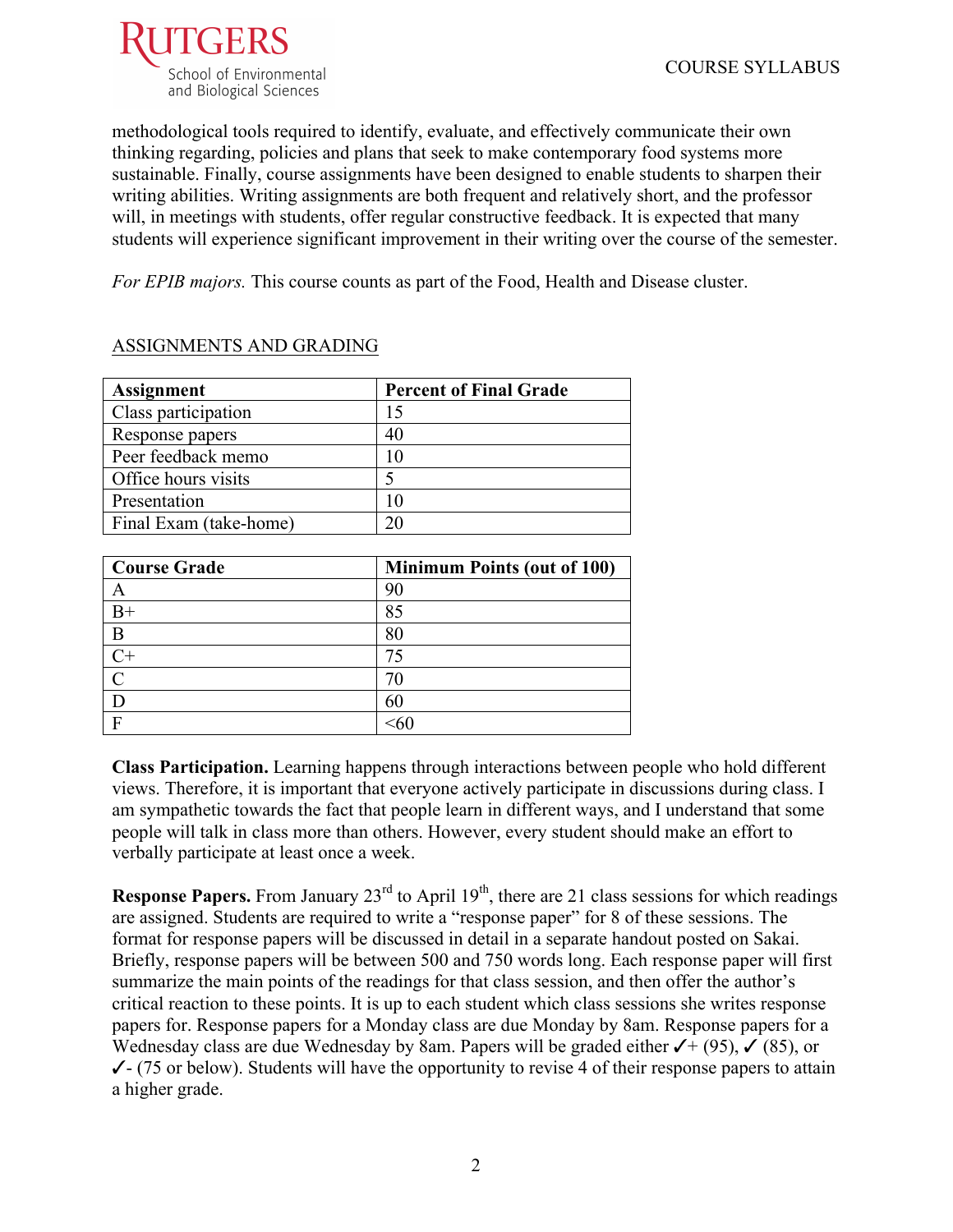

**Peer Feedback Memo.** In April, each student will read three of the response papers of another student, and write a memo offering generous, constructive feedback on both the views expressed in these papers, and the ways in which these views are expressed through the writing of the author. The goal of this memo is for students to help each other hone their arguments and become more effective communicators. The peer feedback memo will be between 1,000 and 1,500 words.

**Office Hour Visits.** Each student is expected to visit with the professor during office hours, or by appointment, AT LEAST TWICE over the course of the semester. Office hours visits are the best way for students and the professor to have one-on-one discussions, during which students are free to ask any questions they wish, and the professor can discuss response papers and class topics with students. This is a pass-fail requirement; students who come to office hours AT LEAST TWICE will receive a grade of 100% for this part of the course, while students who do not meet the requirement will receive a grade of 0%.

**Presentations.** At the end of the course, each student will make a 7-minute "lightening" presentation" on a topic of interest related to course material. Like good writing, engaging public speaking is an essential skill. These presentations will offer students an opportunity to communicate their ideas in a different way than response papers. We will discuss in class the elements of a good presentation—including the best way to use (not abuse) powerpoint!

**Final Exam.** There will be a take-home final exam on all of the course material. All questions will be short answer, and will utilize the writing skills developed through the response papers.

## COURSE POLICIES

**Late Papers.** No credit will be given for late response papers. Instead, ask me to read drafts of your work before it is due. Late peer feedback memos will be docked 10 points for each day they are late. Late take-home exams will be docked 5 points for each hour they are late.

**Missing Class.** Students are expected to attend all classes. *If you will miss a class, deadline or exam due to illness or emergency, notify me on or before the due date.* Send me an email (with "SF" in the subject line) AND report your absence to: https://sims.rutgers.edu/ssra/.

**Disabilities.** Rutgers welcomes students with disabilities into all of the university's educational programs. The policies and procedures for the Office for Students with Disabilities (ODS) are at: http://ods.rutgers.edu/. If you have a disability that necessitates special arrangements in class, you must provide ODS with documentation; documentation guidelines can be found at: https://ods.rutgers.edu/students/documentation-guidelines. If the documentation supports your request for reasonable accommodations, ODS will provide you with a Letter of Accommodations. Please share this letter with me as early as possible. To begin this process, please complete the ODS registration form: https://ods.rutgers.edu/students/registration-form.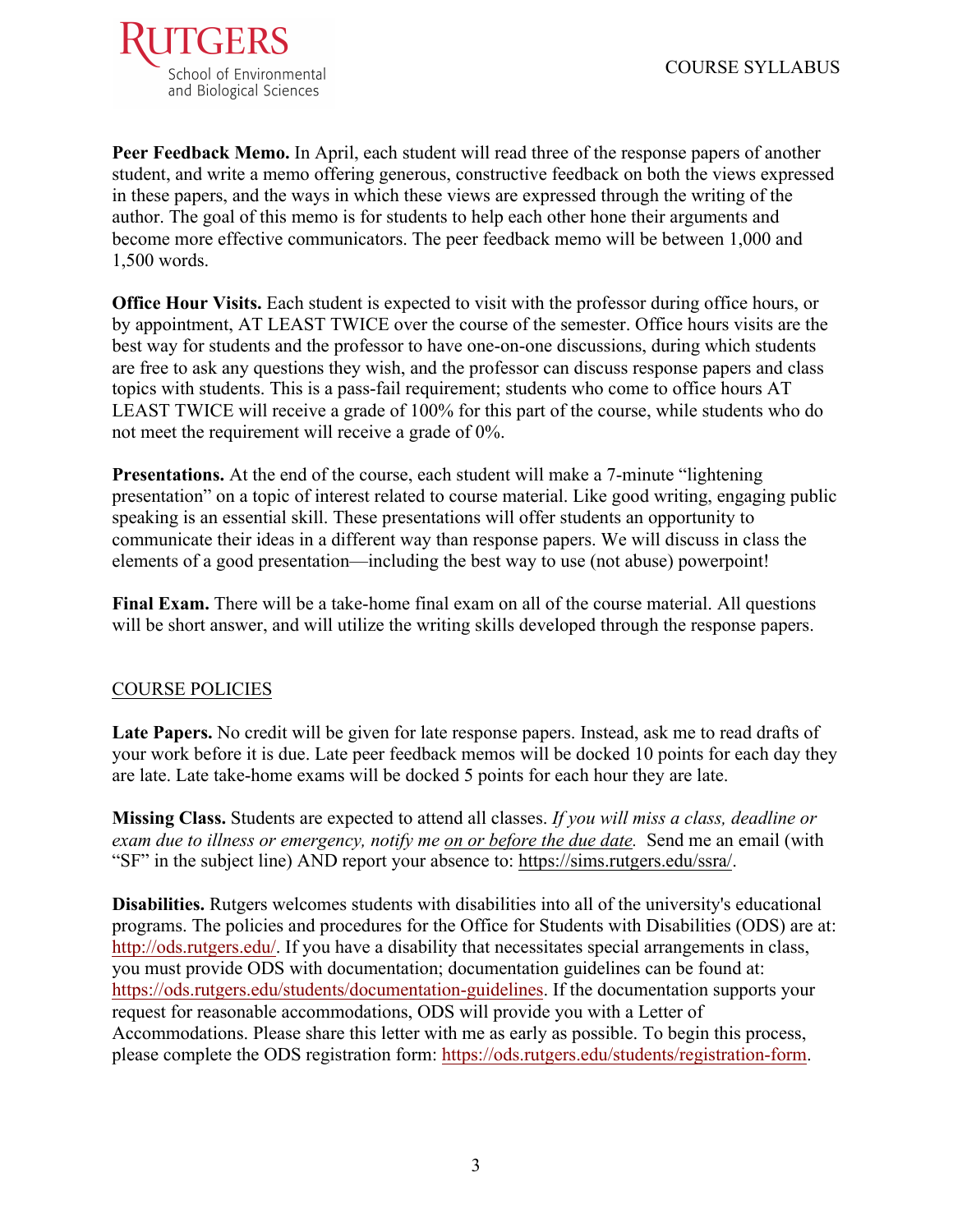

**Learning Environment.** Some of the topics we discuss may provoke debate. We ask that everyone treat each other with respect.

# **Finally… please consider TURNING OFF YOUR PHONE during class. You won't believe the difference it makes… for you and for everyone around you.**

# ACADEMIC INTEGRITY

DO YOUR OWN WORK! The point of college is to learn to do things yourself. This includes developing the skills to *judge* sources that you use and to use them properly. If you cheat or plagiarize, you will be investigated through the Rutgers Academic Integrity process and may fail the class.

The university's policy on Academic Integrity is available at

http://academicintegrity.rutgers.edu/academic-integrity-policy. The principles of academic integrity require that a student:

- properly acknowledge and cite all use of the ideas, results, or words of others.
- properly acknowledge all contributors to a given piece of work.
- make sure that all work submitted as his or her own in a course or other academic activity is produced without the aid of impermissible materials or impermissible collaboration.
- obtain all data or results by ethical means and report them accurately without suppressing any results inconsistent with his or her interpretation or conclusions.
- treat all other students in an ethical manner, respecting their integrity and right to pursue their educational goals without interference. This requires that a student neither facilitate academic dishonesty by others nor obstruct their academic progress.
- uphold the canons of the ethical or professional code of the profession for which he or she is preparing.

Adherence to these principles is necessary in order to ensure that

- everyone is given proper credit for his or her ideas, words, results, and other scholarly accomplishments.
- all student work is fairly evaluated and no student has an inappropriate advantage over others.
- the academic and ethical development of all students is fostered.
- the reputation of the University for integrity in its teaching, research, and scholarship is maintained and enhanced.

Failure to uphold these principles of academic integrity threatens both the reputation of the University and the value of the degrees awarded to its students. Every member of the University community therefore bears a responsibility for ensuring that the highest standards of academic integrity are upheld.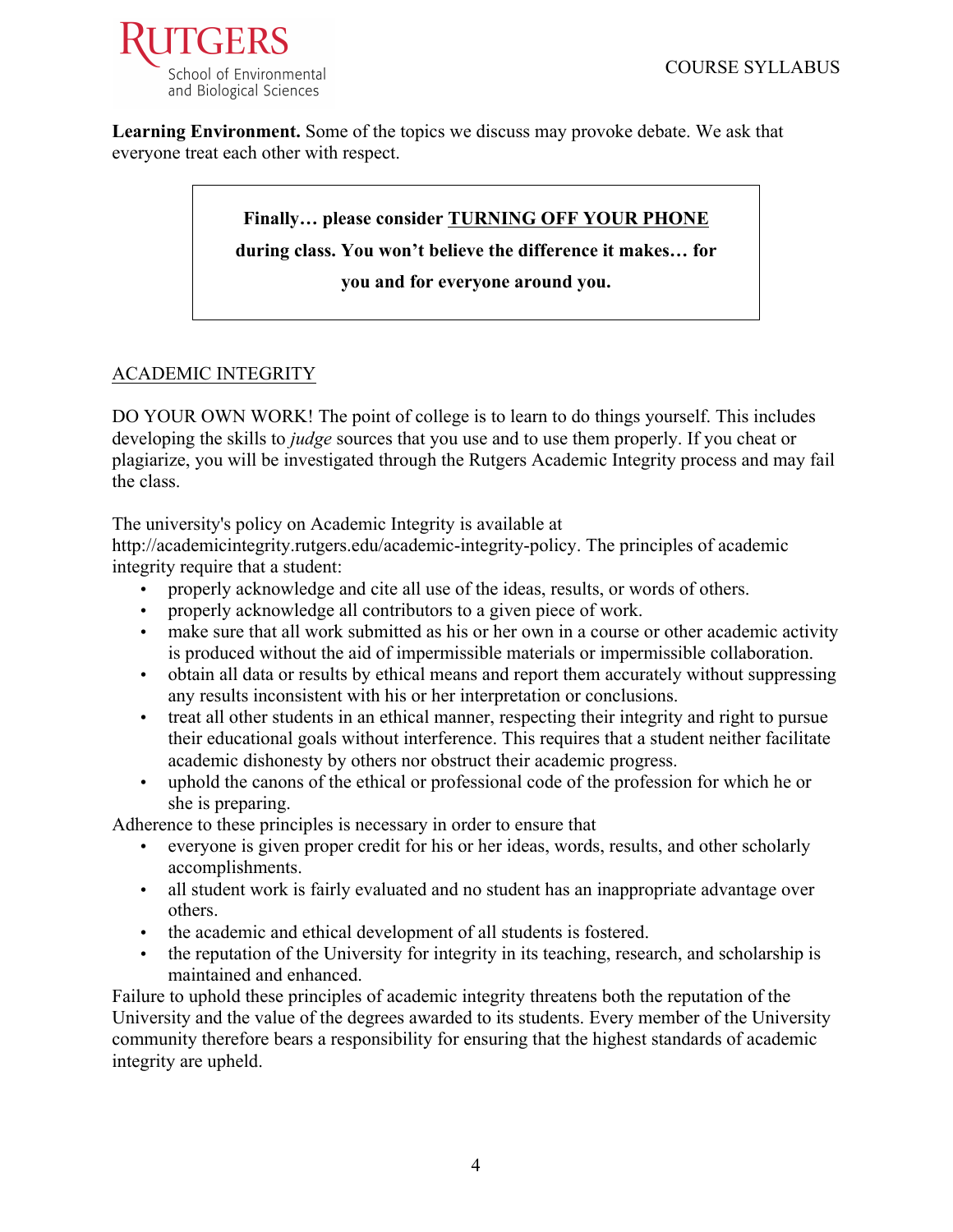

#### STUDENT WELLNESS

#### Just In Case Web App http://codu.co/cee05e

Access helpful mental health information and resources for yourself or a friend in a mental health crisis on your smartphone or tablet and easily contact CAPS or RUPD.

#### Counseling, ADAP & Psychiatric Services (CAPS)

(848) 932-7884 / 17 Senior Street, New Brunswick, NJ 08901/ www.rhscaps.rutgers.edu/ CAPS is a University mental health support service that includes counseling, alcohol and other drug assistance, and psychiatric services staffed by a team of professional within Rutgers Health services to support students' efforts to succeed at Rutgers University. CAPS offers a variety of services that include: individual therapy, group therapy and workshops, crisis intervention, referral to specialists in the community and consultation and collaboration with campus partners.

Violence Prevention & Victim Assistance (VPVA)

(848) 932-1181 / 3 Bartlett Street, New Brunswick, NJ 08901 / www.vpva.rutgers.edu/ The Office for Violence Prevention and Victim Assistance provides confidential crisis intervention, counseling and advocacy for victims of sexual and relationship violence and stalking to students, staff and faculty. To reach staff during office hours when the university is open or to reach an advocate after hours, call 848-932-1181.

Disability Services

(848) 445-6800 / Lucy Stone Hall, Suite A145, Livingston Campus, 54 Joyce Kilmer Avenue, Piscataway, NJ 08854 / https://ods.rutgers.edu/

Rutgers University welcomes students with disabilities into all of the University's educational programs. In order to receive consideration for reasonable accommodations, a student with a disability must contact the appropriate disability services office at the campus where you are officially enrolled, participate in an intake interview, and provide documentation:

https://ods.rutgers.edu/students/documentation-guidelines. If the documentation supports your request for reasonable accommodations, your campus's disability services office will provide you with a Letter of Accommodations. Please share this letter with your instructors and discuss the accommodations with them as early in your courses as possible. To begin this process, please complete the Registration form on the ODS web site at:

https://ods.rutgers.edu/students/registration-form.

#### Scarlet Listeners

(732) 247-5555 / http://www.scarletlisteners.com/

Free and confidential peer counseling and referral hotline, providing a comforting and supportive safe space.

#### READINGS

Readings for this class are either in a **coursepack** (CP), or posted on **Sakai** (S). Using the Class Schedule below, you should come to each class having read the readings to the right of the class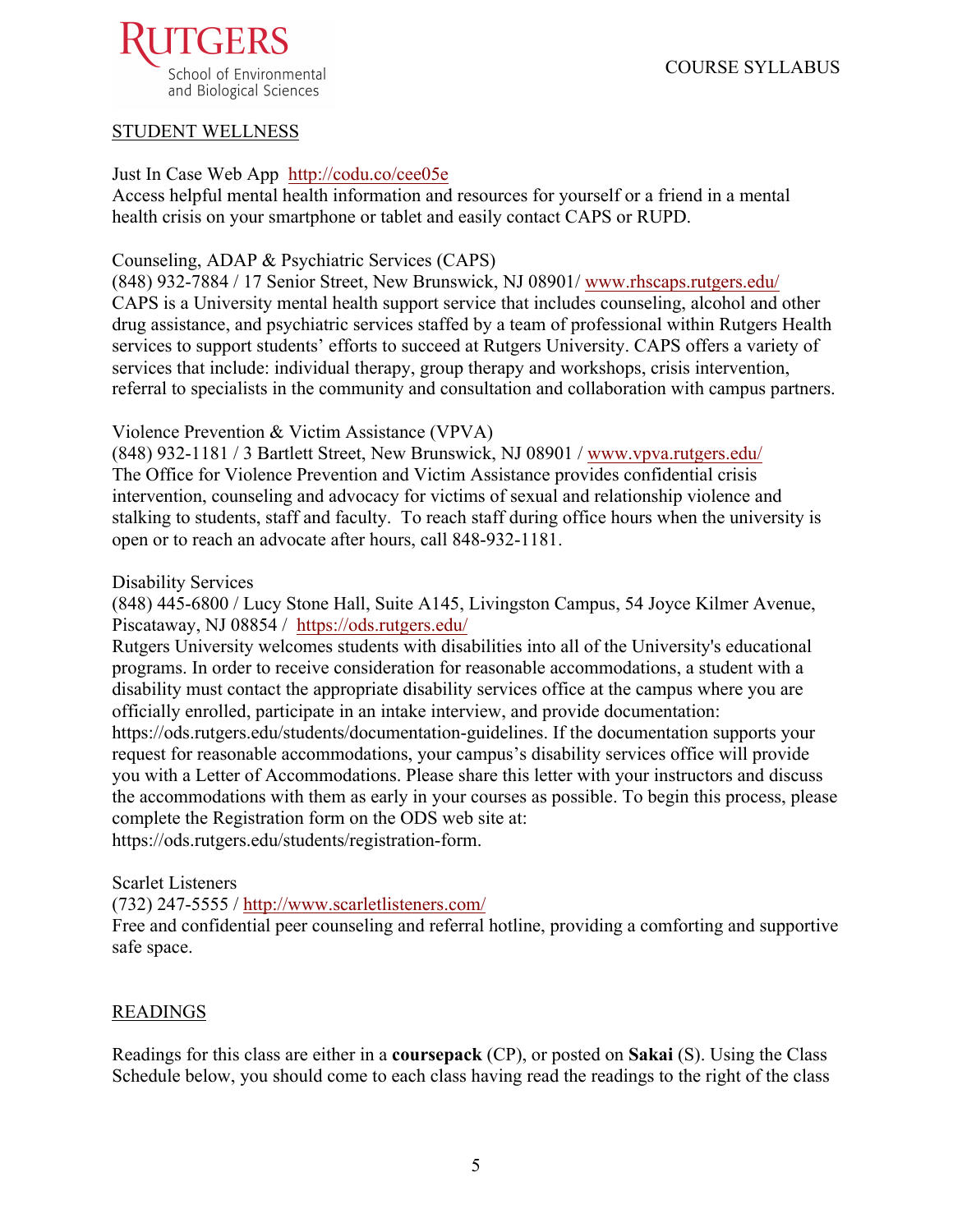

topic. For instance, for Class 4 on Jan. 30, you should come to class having read chapters 4-6 of Marion Nestle's book, *Food Politics*.

There are three ways to get the coursepack: 1) Order it at Upublishing.com (search by course name) and have it shipped; 2) Order it from Upublishing.com and pick it up in person at 302 Ryders Lane; 3) Buy a copy at the downtown New Brunswick Barnes and Noble.

To get the online readings, log onto Sakai at https://sakai.rutgers.edu/. Find course handouts, readings, and other materials under "Resources."

## CLASS SCHEDULE

Please see the following pages.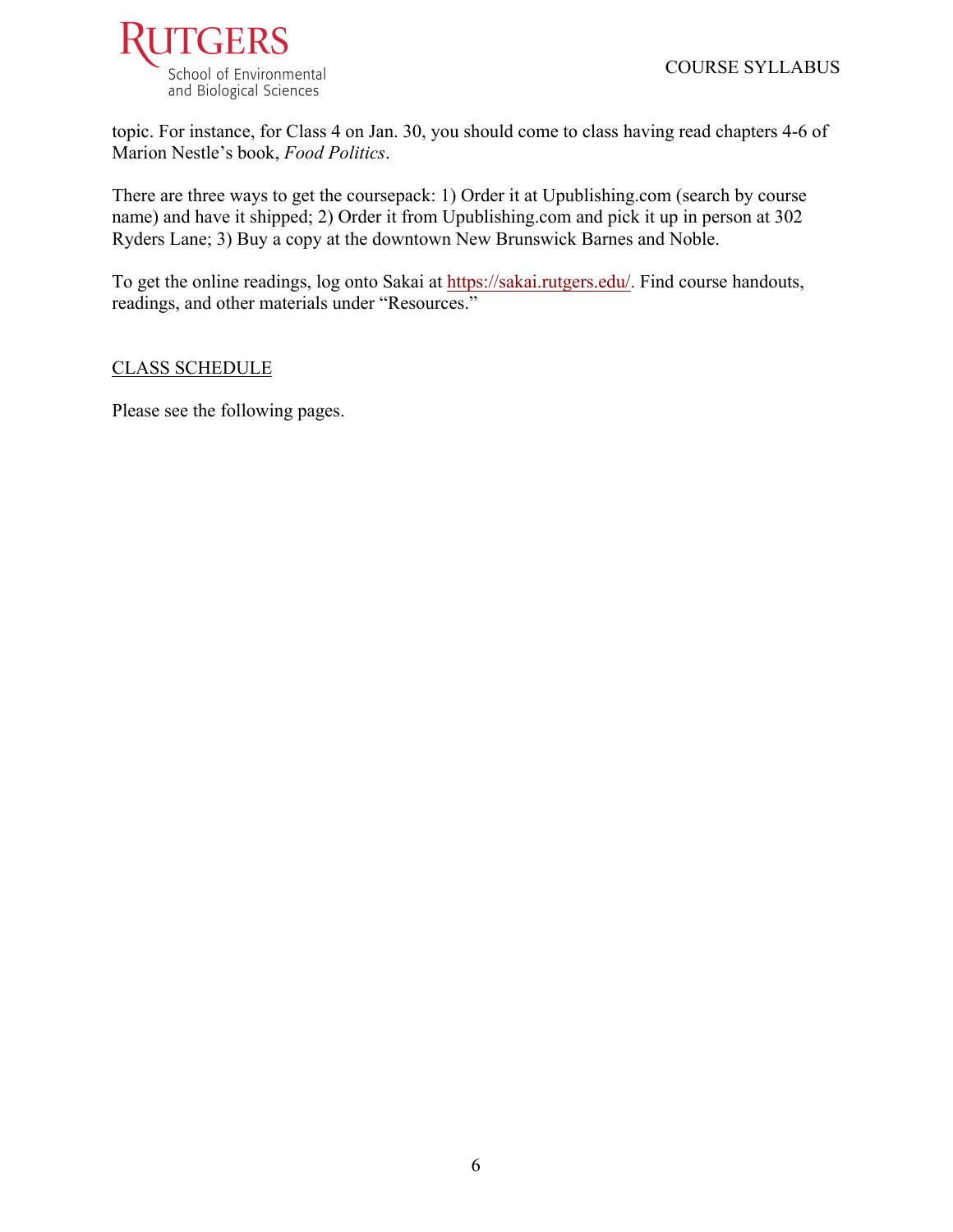| <b>Class</b>   | <b>Date</b> | Unit                                         | Topic                                                                    | <b>Materials</b>                                                                                                                                                                                                                  |
|----------------|-------------|----------------------------------------------|--------------------------------------------------------------------------|-----------------------------------------------------------------------------------------------------------------------------------------------------------------------------------------------------------------------------------|
| $\mathbf{1}$   | Jan. 18     | Where we are, how we<br>got here             | Course overview: What is a "food system"?                                | Syllabus; Course handouts                                                                                                                                                                                                         |
| $\overline{2}$ | Jan. 23     |                                              | Farming in the U.S. before and after WWII                                | Paul Conkin, "The traditional family farm: A personal account" and "WWII and<br>its aftermath: A family report," pp. 31-49, 77-96 in A Revolution Down on the<br>Farm                                                             |
| $\overline{3}$ | Jan. 25     |                                              | Agribusiness: Growing, making, and moving<br>food                        | Thomas Lyson, "Going global" and "The global supply chain," pp. 30-60 in Civic<br>Agriculture                                                                                                                                     |
| 4              | Jan. 30     |                                              | Barriers to change                                                       | Marion Nestle, Food Politics, chapters 4-6                                                                                                                                                                                        |
| $\overline{5}$ | Feb. 1      | Food and Environment:<br>Organic Agriculture | The environment and modern agriculture                                   | Paul Conkin, "Agriculture and the environment," pp. 168-173 in A Revolution<br>Down on the Farm; Michael Wines, "Behind Toledo's water crisis, a long-<br>troubled Lake Erie" in New York Times                                   |
| 6              | Feb. 6      |                                              | Visions of environmentally responsible<br> farming                       | Aldo Leopold, "The land ethic," pp. 201-226 in A Sand County Almanac;<br>Stephen R. Gliessman, "The agroecosystem concept," pp. 23-34 in<br>Agroecology                                                                           |
| $\overline{7}$ | Feb. 8      |                                              | Organic food: From counterculture to<br>mainstream                       | George Kuepper, "A brief overview of the history and philosophy of organic<br>agriculture," from the Kerr Center for Sustainable Agriculture                                                                                      |
| 8              | Feb. 13     |                                              | How do we know it's organic?                                             | Peter Laufer, "Uncertified and self-certified: A sojourn to Costa Rica" and "The<br>Oregon tilth certification routine," pp. 71-86, 171-180 in Organic: A journalist's<br>quest to discover the truth behind food labeling        |
| 9              | Feb. 15     |                                              | have a place? Can GMOs be organic?                                       | The rise of "big organic": Do small farmers still Wenonah Hauter, "Organic food: The paradox," pp. 98-115 in Foodopoly;<br>Stephanie Strom, "Has 'organic' been oversized?," in New York Times                                    |
| 10             | Feb. 20     |                                              | Guest lecture from an organic farmer, farm<br>inspector, etc.            | No readings.                                                                                                                                                                                                                      |
| 11             | Feb. 22     | Food and Community:<br>Local Food            | Agrarianism, small towns, and American<br>lideals                        | R. Douglas Hurt, "Agrarianism," pp. 72-77 in American Agriculture; Wendell<br>Berry, "The idea of a local economy" in Orion Magazine                                                                                              |
| 12             | Feb. 27     |                                              | Why do people want to "eat local"?                                       | Wendell Berry, "The pleasures of eating," pp. 145-152 in What Are People<br>For?; Jack Kloppenburg, "Coming into the foodshed" in Agriculture and Human<br>Values                                                                 |
| 13             | Mar. 1      |                                              | "Know your farmer, know your food": The<br>organized local food movement | Thomas Lyson, "Civic agriculture and community agriculture development,"<br>pp. 84-98 in Civic Agriculture; U.S. Department of Agriculture, "The what and<br>why of local and regional foods"                                     |
|                | Mar. 6      |                                              | Is local food for everyone? Local food and<br>food justice               | Patricia Allen, "Realizing justice in local food systems" in Cambridge Journal of<br>Regions, Economy and Society; Christine Grace, "Barriers to using urban<br>farmers markets" in Journal of Hunger and Environmental Nutrition |